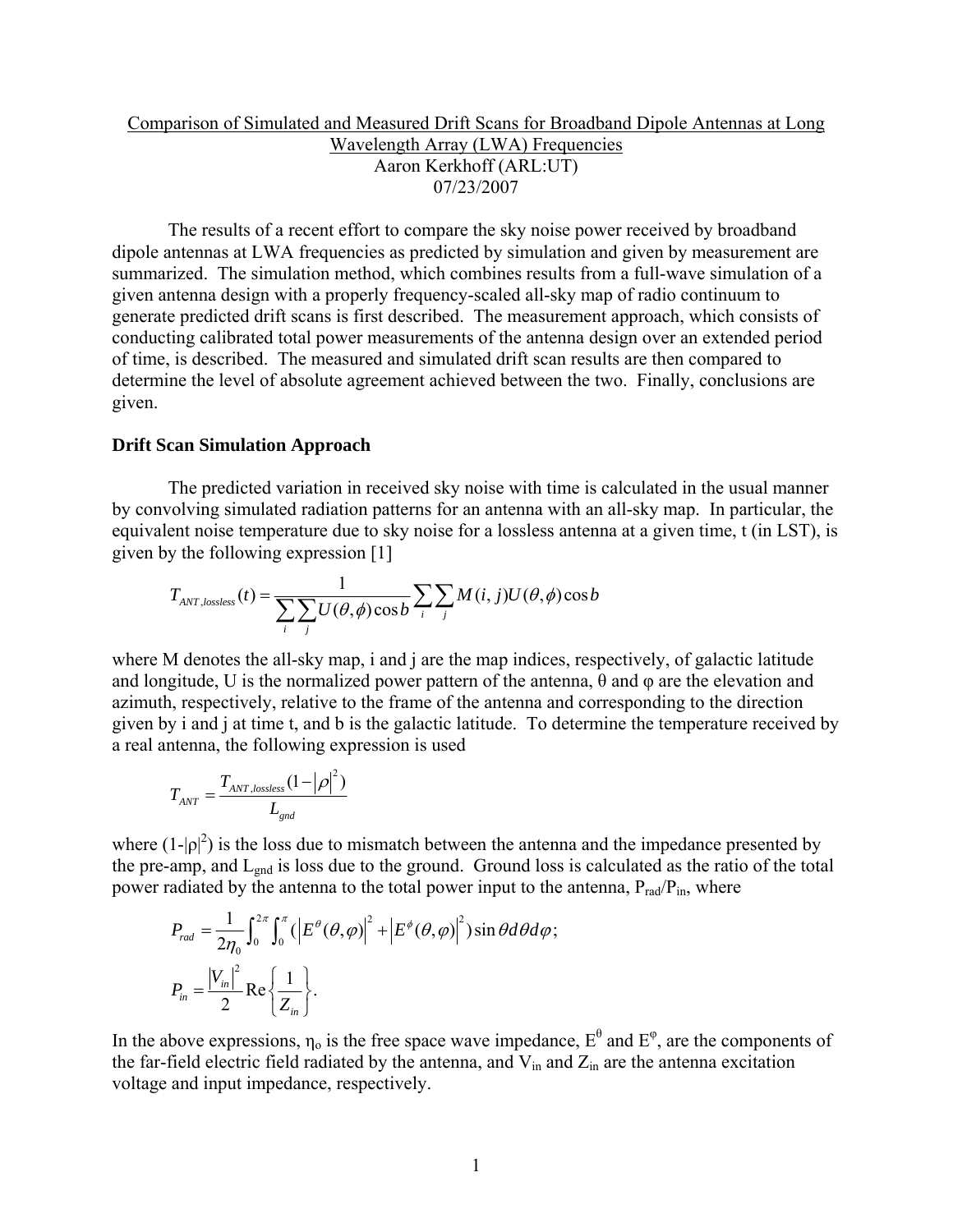The Haslam 408 MHz all-sky map [2] is used in this study. A FITS formatted file containing this map in galactic coordinates was obtained from [3]. The fv FITS reader [4] was used to open this file and generate an ASCII text version for use in simulation. Two approaches are considered for scaling the 408 MHz map down to the LWA frequency range of 20 MHz to 80 MHz, though both methods involve scaling all of the pixels in the map by an equal amount. In the first approach, which will hereafter be called the "original map scaling scheme", the map is scaled from the map frequency,  $f_{MAP}$ , to the observing frequency,  $f_{OBS}$ , by a single scaling factor in the following manner

$$
M_{\mathit{scaled},1}\left(f_\mathit{OBS}\right)=M\left(\frac{f_\mathit{OBS}}{f_\mathit{MAP}}\right)^{-\beta_0}
$$

where  $\beta_0$  is the chosen spectral index. This approach was used in [5], and good agreement was achieved between simulated and measured drift scans when scaling the 408 MHz map down to 38 MHz using a spectral index of  $\beta_0 = 2.55$ ; this value of  $\beta_0$  was used in the present study.

 In another approach, which will hereafter be called the "alternative map scaling scheme", contributions to the measured sky noise due to the galactic component, extra-galactic component, and the cosmic microwave background are handled separately in the frequency scaling. This approach is summarized by the following procedure:

- Subtract some assumed values due to an isotropic extra-galactic component at the map frequency, and an isotropic component due to the cosmic microwave background from the original map. The resulting map is mostly due to the galactic component.
- Scale this new map to  $f_{\text{OBS}}$  by an appropriate spectral index for the galactic component.
- Scale the extra-galactic component to  $f_{OBS}$  using an appropriate spectral index (possibly different than that for galactic components).
- Generate the new map by adding the scaled extra-galactic component and cosmic microwave background back to the scaled galactic component map.

In [6], the results from a number of surveys of the radio continuum performed at various frequencies are used to determine the variation in spectral indices as a function of position in the sky and frequency in the northern celestial hemisphere. Using surveys performed at 38 MHz and 408 MHz, a mean spectral index (over all positions in the sky) of roughly 2.6 between those two frequencies for the galactic component was determined. Surveys performed at 17.5 MHz and 81.5 MHz indicate that a mean spectral index for the galactic component of 2.4 is more appropriate between those frequencies. A similar mean value was determined between 38 MHz and 178 MHz surveys suggesting that this value may be valid over the entire range of 17.5 MHz to 178 MHz. On the other hand, a spectral index of roughly 2.75 was determined for the isotropic extra-galactic component; this value is assumed to be relatively constant between 408 MHz and low-end of the LWA band. Using this data, the alternative map scaling can be calculated using

$$
M_{\text{scaled},2}(f_{\text{OBS}}) = [M - T_0 - T_1(f_{\text{MAP}})] \left(\frac{f_{\text{INT}}}{f_{\text{MAP}}}\right)^{-\beta_1} \left(\frac{f_{\text{OBS}}}{f_{\text{INT}}}\right)^{-\beta_2} + T_1(f_{\text{MAP}}) \left(\frac{f_{\text{OBS}}}{f_{\text{MAP}}}\right)^{-\beta_3} + T_0.
$$

The definitions and assumed values for parameters in the previous equation are given in Table 1.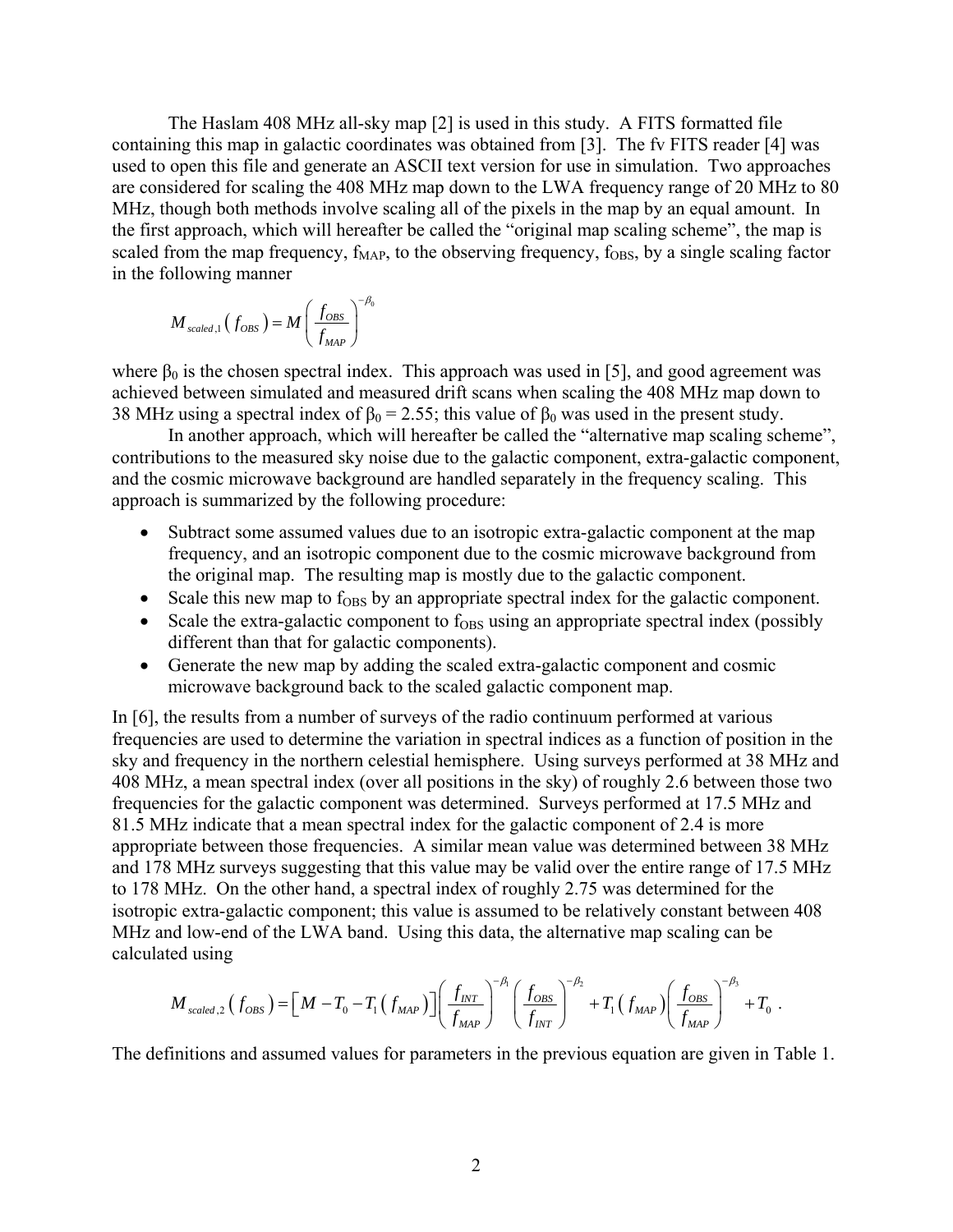| parameter      | value          | Definition                                                            |
|----------------|----------------|-----------------------------------------------------------------------|
| $T_0$          | 2.7 K          | Equivalent noise temperature of cosmic microwave background           |
|                |                | component                                                             |
| $T_1(f_{MAP})$ | 3.2 K at       | Equivalent noise temperature of isotropic extra-galactic              |
|                | <b>408 MHz</b> | component at frequency of sky map                                     |
| $f_{INT}$      | 38 MHz         | Intermediate frequency. Initial frequency scaling of galactic         |
|                |                | component applied between $f_{MAP}$ and $f_{INT}$ . Secondary scaling |
|                |                | applied between $f_{INT}$ and $f_{OBS}$                               |
|                | 26             | Spectral index used for initial scaling of galactic component         |
| $\beta_2$      | 24             | Spectral index used for secondary scaling of galactic component       |
| $\beta_3$      | 2.75           | Spectral index used for scaling of extra-galactic component           |

Table 1. Parameters used in alternative sky map scaling scheme.

A method of moments (MOM) code is used to simulate the radiation patterns and input impedance of each antenna under study. This code, called here the "patch code", uses triangular patches to discretize a planar surface. Therefore it is able to calculate the current distribution on a planar antenna (such as the "blade") more accurately and efficiently than a wire code such as NEC. This code allows an infinite ground to be included beneath the antenna, either perfectly conduction or lossy. The lossy ground is modeled using the reflection coefficient approximation. More information and a comparison of the results given by this code and other simulation codes are given in [7].

A C program was written to perform the calculations described above in order to generate expected drift scan curves. This program performs the following operations for each observation frequency:

- Load antenna radiation pattern data from file. Normalize as needed.
- Load sky map data from file.
- Scale sky map to observation frequency using specified scaling scheme.
- For each time step t
	- For each pixel in map (defined by indices i and j):
		- oConvert pixel coordinates from galactic to azimuth and elevation relative to antenna given geographic coordinates of antenna, orientation of antenna, and time of day
		- o If current pixel above local horizon, add power contributed by pixel (pixel temperature\*normalized gain of antenna in same direction) to total received power for time t.
	- Scale power summed over whole map by mismatch loss and ground loss

Routines from the libnova C library [8] are used to perform the necessary coordinate conversions. Pattern data for the antenna is calculated in a relatively dense grid of 1° steps in both elevation and azimuth. In this way, the antenna gain in the direction of a given map pixel can be approximated by simply assuming the gain at the closest pattern grid point rather than needing to perform interpolation on the pattern data.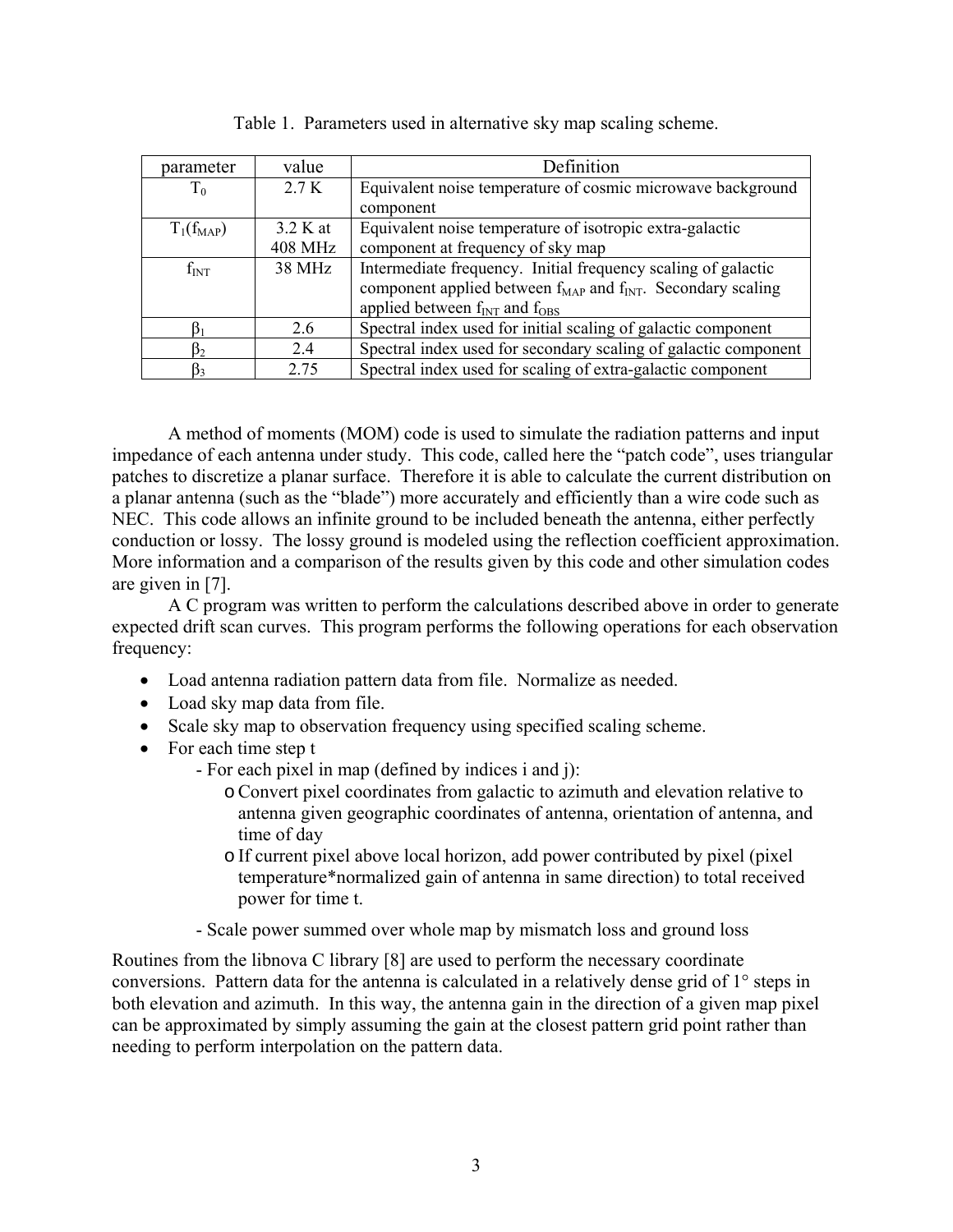#### **Drift Scan Measurement Approach**

 The setup shown in Figure 1 was used to perform drift scan measurements on each antenna under test. A dipole is connected to a Hicks active balun, and fed via 60 m of low-loss coaxial cable to a bias-T, which provides power to the balun. The output of the bias-T is connected to a bandpass filter with low and high cutoff frequencies of roughly 20 MHz and 80 MHz. This filter is used to reduce the received power due to out of band RFI in order to avoid generation of intermodulation products and/or saturation in downstream components. The output of the filter is fed to a gain stage and then to a spectrum analyzer. A laptop is used to capture data from the spectrum analyzer.

 The spectrum analyzer is used to measure total power over the frequency range of 20 MHz to 80 MHz once every 5 minutes for a period of at least two consecutive days. The spectrum analyzer sweeps over the 20 MHz to 80 MHz band in a number of 6 MHz sub-sweeps, with 600 points per sub-sweep, and an  $RBW = 10$  kHz. Within each sub-sweep, a 50 point video average is taken to reduce measurement noise. Data is recorded on the spectrum analyzer in linear format.



Figure 1. Test setup used for drift scan measurements.

 A Y-factor measurement is performed in order to determine the gain and noise temperature of the test setup. It is important to perform this calibration so that an absolute comparison between simulated and measured drift scan data can be made. The calibration consists of connecting a noise diode with a known noise temperature at the balun input and taking total power measurements over the operating band. The noise diode is then turned off, and the measurements are repeated. These two sets of measurements are combined to determine a gain and noise calibration for the test setup. While these measurements were performed in-situ at least once during each drift scan measurement campaign, it was found necessary to perform extended Y-factor measurements of the test setup in the laboratory in order to reduce the uncertainty in the calibration to an acceptable level. This is due to the relative slow sample rate of the spectrum analyzer. The laboratory measurements, however, are believed to provide a representative calibration for drift-scan measurements since the Hicks balun has been shown previously to be relatively insensitive to changes in ambient temperature [9].

 In this study, measurements were performed with the antenna operating directly over the ground without a ground screen. Without a ground screen, the conductivity and permittivity of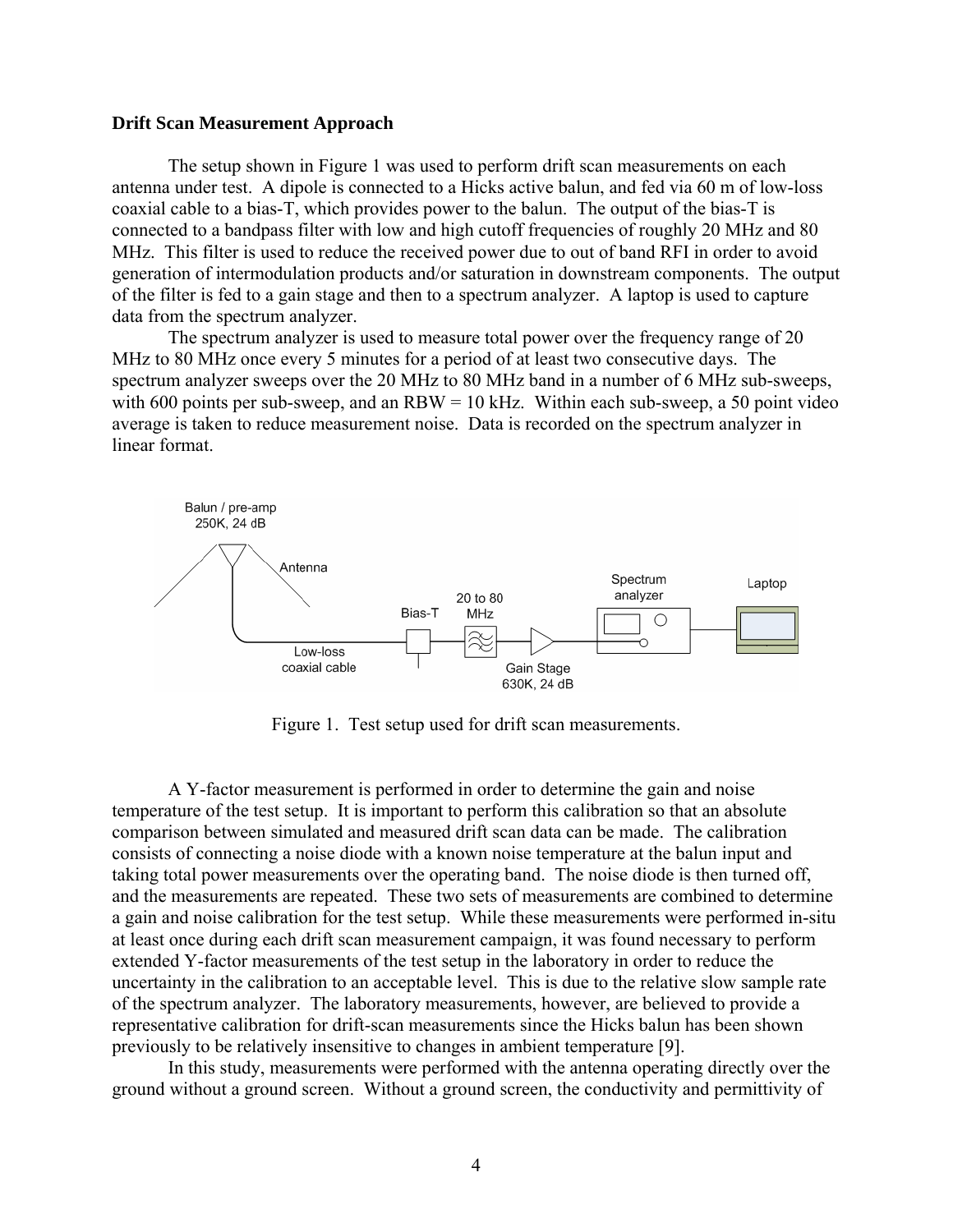ground seen by the antenna may vary significantly depending upon the moisture of the soil (which varies with the amount of rainfall.) Therefore, measurements of ground parameters were made at least once during each drift scan measurement campaign using the ground probe method described in [10]. These measured ground parameter values are then used in the drift scan simulations so that a more representative comparison between measurement and simulation can be made. Between two different measurement campaigns roughly 4 weeks apart, the average conductivity and relative permittivity over 20 MHz to 80 MHz, varied between 0.007 S/m and 0.01 S/m and 5.3 and 6.9, respectively for the same site. This demonstrates that the ground parameters can vary significantly with time and that the values at a given site may be significantly different than the "average" values typically assumed in simulation.

 A relatively simple procedure is used to process the raw drift scan measurement data. A raw data file, which corresponds to a single sweep over the 20 MHz to 80 MHz band, is read in and data editing and averaging is performed. This entails sub-dividing the data into a number of bins, each generally 50 points or 500 kHz in width, and performing iterative outlier removal in an attempt to remove RFI and calculating the mean for each bin. The noise / gain calibration determined previously for the test setup is then used to remove the effect of system noise from the measured noise temperature, which in principal leaves only the contribution due to sky noise, and references the measurement to the antenna terminals. This correction is accomplished using the following expression

$$
T_{ANT} = \frac{T_{OUT} - G_{SYS}T_{SYS}}{G_{SYS}}
$$

where  $T_{\text{ANT}}$  is the temperature due to the sky noise at the antenna terminals,  $T_{\text{OUT}}$  is the total temperature (due to sky and system noise) measured at the spectrum analyzer,  $G<sub>SYS</sub>$  is the system gain, and  $T_{SYS}$  is the system temperature referenced to the input of the balun. This correction is applied individually for each bin.

#### **Comparison of Simulated and Measured Drift Scan Results**

 Drift scan measurements were performed in the Spring of 2007 in order to validate the results of a study in which multi-objective genetic algorithm (GA) optimization was applied to the designs of antennas for LWA [11]; the two objectives considered in this study were sky noise frequency response and radiation pattern quality over the LWA frequency band. Measurements were performed on two different dipole antenna designs, the "big blade", and one of the designs generated by the GA. The constructed versions of these two designs are shown in Figure 2. The GA-generated design shown was predicted to provide improved sky noise reception over the LWA band compared with the big blade at the expense of somewhat worse radiation patterns.

 The measurements were performed in a rural area roughly 35 miles southwest of downtown Austin. The peak RFI levels measured at this site were generally at least 30 dB lower than in the city. The antennas were placed in a relatively open area at this site to provide good sky coverage. Measurements of the two antenna designs were performed over two separate weekends: big blade 4/20/07-4/22/07 and the GA design 5/04/07-5/06/07.

Simulated and measured drift scan data, presented in terms of the sky noise temperature component referenced to the antenna terminals,  $T_{ANT}$ , are compared as a function of frequency for the two antenna designs at two different points in time, 13:00 LST and 23:00 LST, in Figure 3. Simulated results in these plots were generated using the alternative map scaling scheme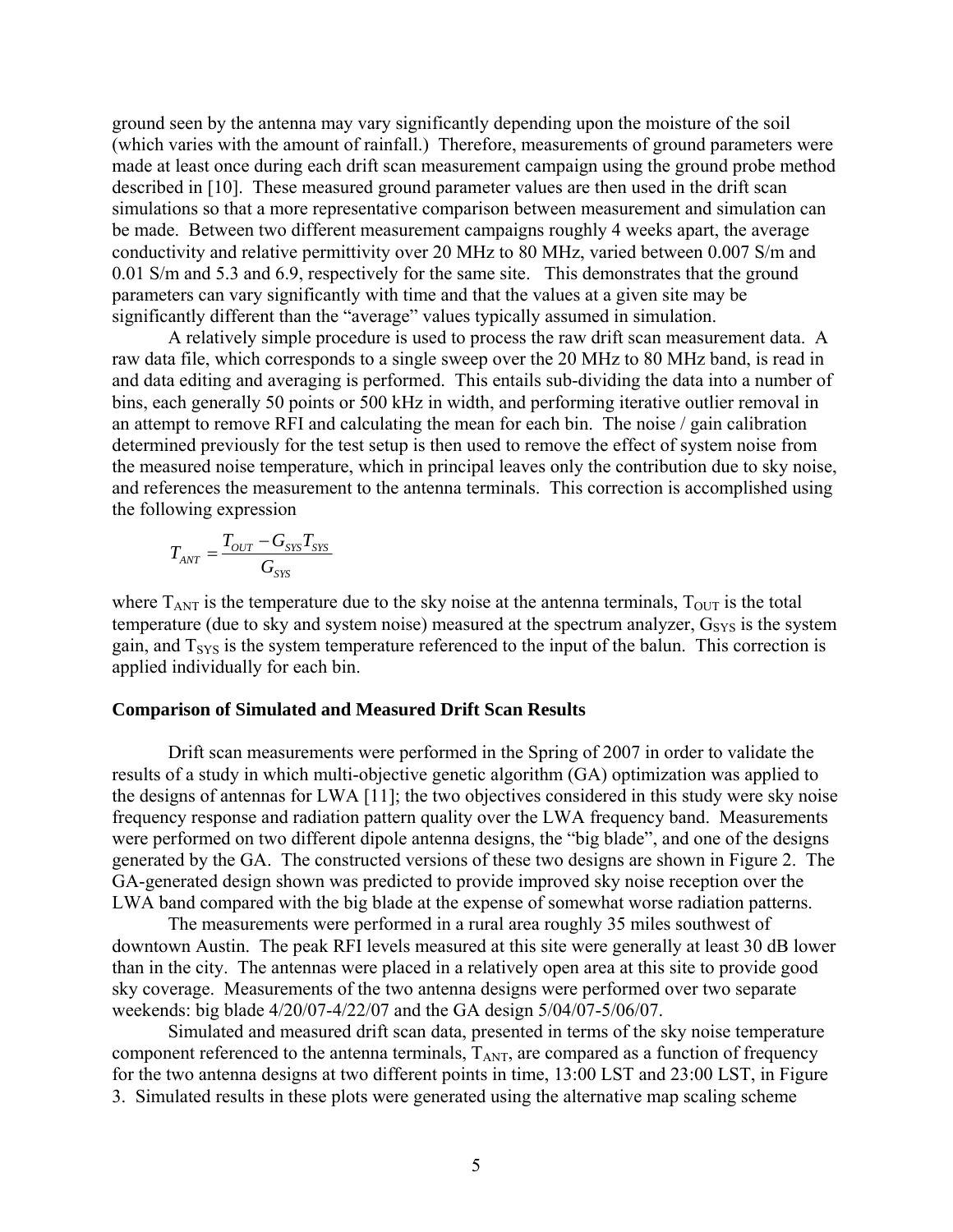

Figure 2. Antennas designs used for drift scan study: big blade (above) and GA-generated design (below). The overall length and height of the big blade is 2.6 m and 1.5 m, respectively. The overall length and height of the GA design is 3.7 m and 1.2 m, respectively.

described above. No additional scaling has been applied to any of the data in these plots. Apart from the large spike due the TV channel 2 between 50 and 60 MHz, the measurement data for both antennas above 50 MHz is relatively RFI-clean. Below 50 MHz, however, RFI appears to be present at nearly every frequency, though in some cases it appears to cause the measured noise temperature to be only 1 dB or less higher than the expected sky noise temperature. There does appear to be a relatively clean bin near the low end of the measurement band for both antennas, however, around 22.5 MHz. Above 50 MHz, good agreement is seen between measurement and simulation for both designs and at both times. As expected, the GA design exhibits improved sky noise reception compared with the big blade at higher frequencies. At intermediate frequencies, a comparison between simulation and measurement cannot be made due to the RFI that is present in these bands nearly all of the time at the site. At 22.5 MHz, an offset between simulation and measurement is evident for both designs. This bias is believed to be due, at least in part, to error in the simulated ground loss calculation due to the approximate reflection coefficient-based ground model implemented in the patch code; the accuracy of this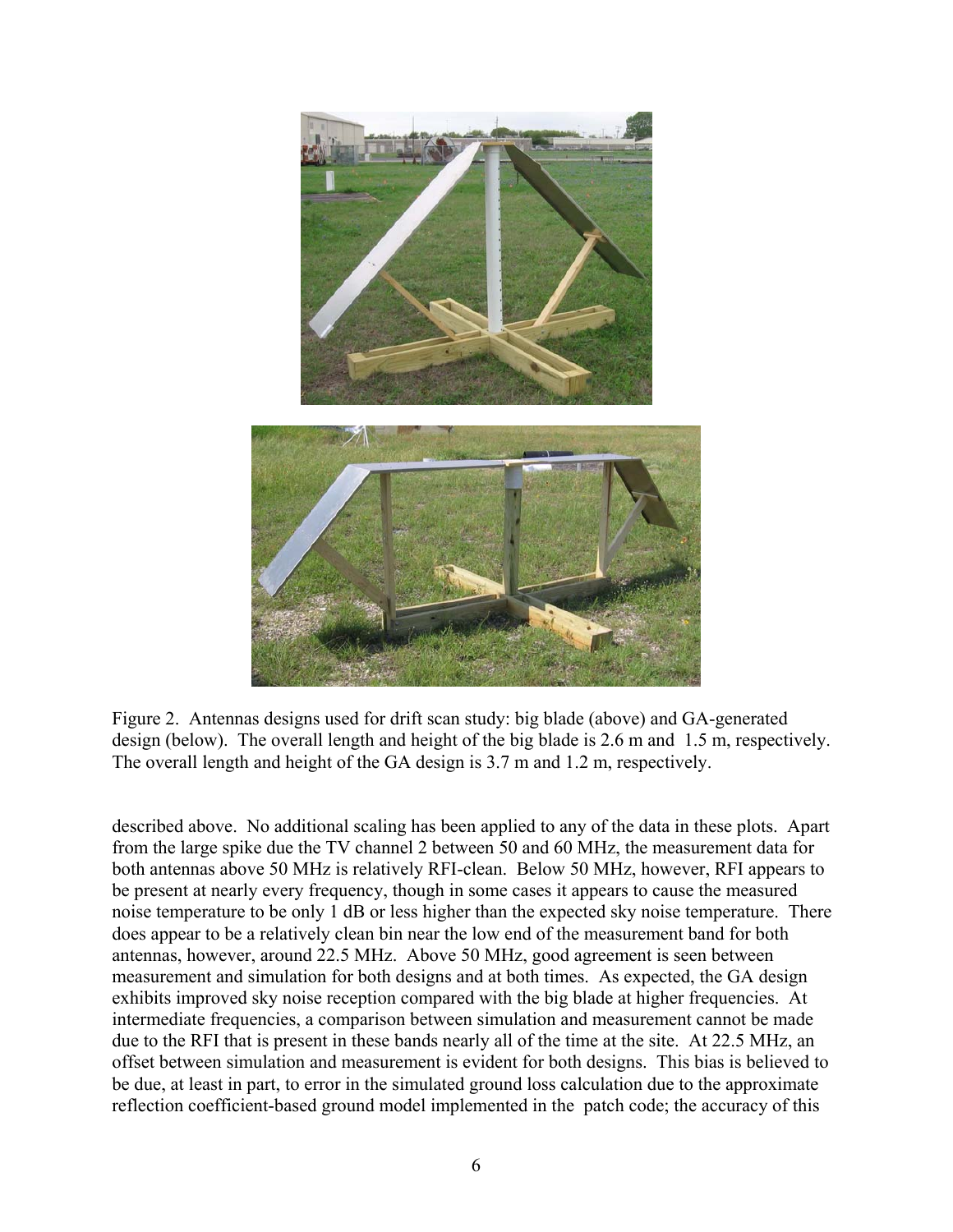

Figure 3. Comparison of simulated and measured drift-scan data for the big blade (denoted as "ref." in the legends) and GA design as a function of frequency at 13:00 LST and 23:00 LST.

ground model will tend to be worse at lower frequencies than at higher frequencies. Despite this limitation, the offset appears to be roughly consistent between the two antenna designs. Therefore as predicted by simulation, the measured sky noise for the GA design at lower frequencies is significantly higher than the big blade.

 The simulated and measured drift scan data as a function of time are compared in Figures 4 and 5 for the big blade and GA design at the four cleanest frequency bands, 22.5 MHz, 50 MHz, 65.5 or 70 MHz, and 79 MHz. Simulated results in these figures were generated using both the original ("orig. scale" in the plot legends) and the alternative ("new scale" in the plot legends) map scaling schemes described above. At each frequency, an additional scaling factor has been applied to each of simulated results in order to achieve the best possible fit with the measured data. This scaling was performed manually, trying to take into account what features of the measurements appear to be due to sky noise and what appear to be due to RFI. This approach is clearly somewhat subjective, but provides a preliminary means of assessing the level of absolute agreement between simulation and measurement. The additional scaling factors applied to simulation results are noted in the legends of each plot in Figures 4 and 5.

Despite haven chosen the cleanest measurement bands available, it can be seen if Figures 4 and 5 that significant RFI remains, particularly at the lowest band 22.5 MHz. While some of this is likely due to intermittent terrestrial RFI, the appearance of interference across the entire 20 to 80 MHz band (for instance, note the sustained increased noise levels between 25:00 and 35:00 LST that are apparent in all big blade measurements) suggests that lightening was nearby. It is known that thunderstorms were in the vicinity of the test site during both measurement campaigns. Despite these limitations, there appears to be an extended period of relatively clean data in both data sets: 37:00 to 51:00 for the big blade and 37:00 to 55:00 for the GA design for most frequencies. In these clean periods, it is apparent that the shapes of the simulated drift curves agree relatively well with those of the measured drift curve over all frequencies and for both designs. The curves generated using the alternative map scaling scheme, however, appear to provide better agreement in shape than the original map scaling scheme. A good example of this is exhibited at 49.5 MHz and 65.6 MHz for the GA design where the original scaling predicts more flattened peaks near 43:00 LST compared with the more rounded peaks predicted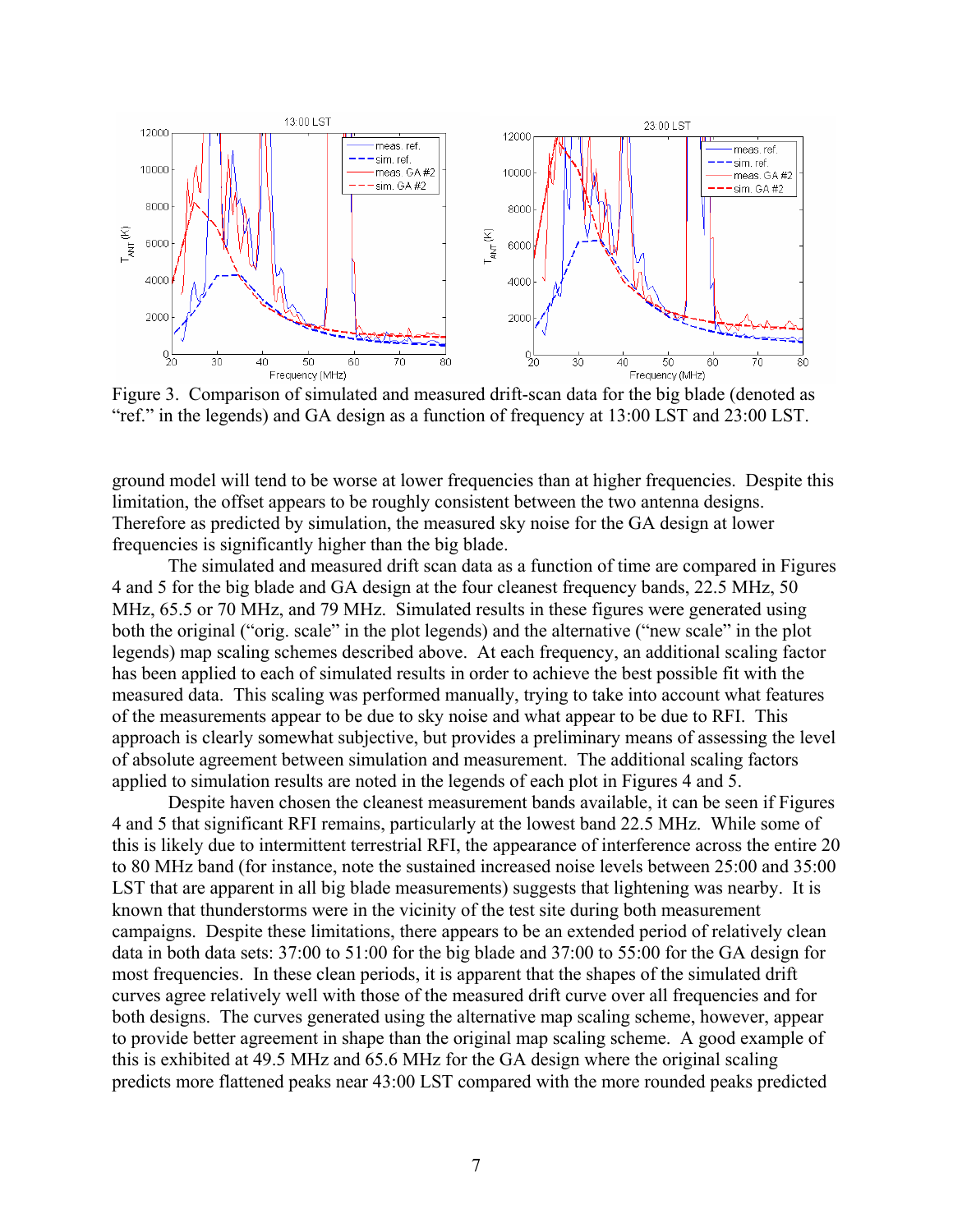

Figure 4. Comparison of simulated and measured drift scan data as a function of time for big blade at 22.5 MHz, 50 MHz, 70 MHz, and 79 MHz.

by the alternative scaling, which appears to agree better with the measured curves. Note that this difference in simulated curve shapes is indeed due to the difference in map scaling since identical radiation patterns were used in both simulations. The level of agreement between measured and simulated curve shapes suggest that the simulated radiation patterns are relatively accurate.

As expected after consideration of Figure 3, relatively large additional scaling factors, roughly -3.5 dB for both designs and map scalings, were applied to simulations to achieve good agreement with measurement at 22.5 MHz. Over all other frequencies, and between the two designs and both map scalings, however, a good fit was achieved by applying a scale factor of 0.7 dB or less in amplitude. This suggests that, particularly at higher frequencies, simulation provides a good estimate of both mismatch loss and ground loss. It also suggests that both map scaling schemes provide a reasonable estimate of the absolute received sky noise power level. For the big blade design, the best fit scale factors for the alternative scaling were smaller in amplitude at all frequencies above 22.5 MHz than those for the original scaling. On the other hand with the GA design, the best fit scale factors were slightly smaller in amplitude for the original map scaling than the alternative scaling. This variation in results can be explained in part by the subjectivity inherent in the manual method to determine best fit offsets. For example,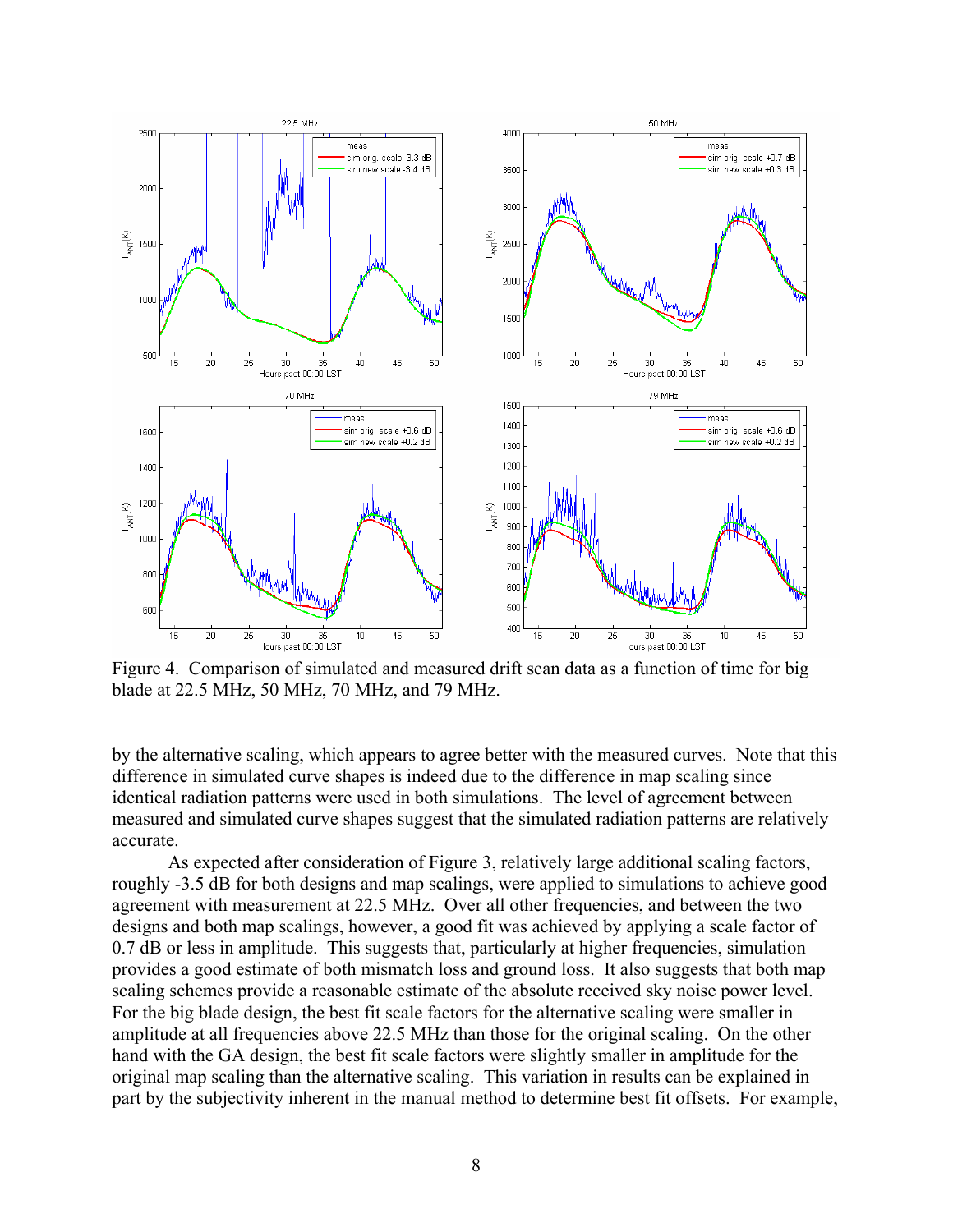

Figure 5. Comparison of simulated and measured drift scan data as a function of time for big blade at 22.5 MHz, 49.5 MHz, 65.5 MHz, and 79 MHz.

since the shape of the curves generated using the original map scaling deviated noticeably from the measured curves, significantly different offsets result by trying to fit the simulated and measured curves near the null of the curves (as was done in Figures 4 and 5) compared with near the peak of the curves.

Comparison of simulated and measured results is complicated by a number of other issues as well. There are some effects present in measurement, which have not been accounted for in simulation in the results presented above. For instance, it is known that the antenna mounting structure has some effect on the antenna performance. Through measurement, it was found that the mismatch loss of the big blade pictured in Figure 2 above could be changed by up to 0.3 dB within the LWA band by removing the mast and mounting plate; the proper shape of the antenna was held by the lower arm supports shown in the figure and rope. In the results presented above, the mean conductivity and permittivity measured over 20 to 80 MHz for each drift scan measurement campaign was used in performing simulations at all frequencies in the band. It is expected that the ground loss calculation at the high and low frequencies in the band could be affected at the 0.2 dB level by using the actual measured ground parameters rather than the mean values at each frequency; additionally there could be some error in the ground parameter measurements themselves. Although it seems like the effects of HII absorption, as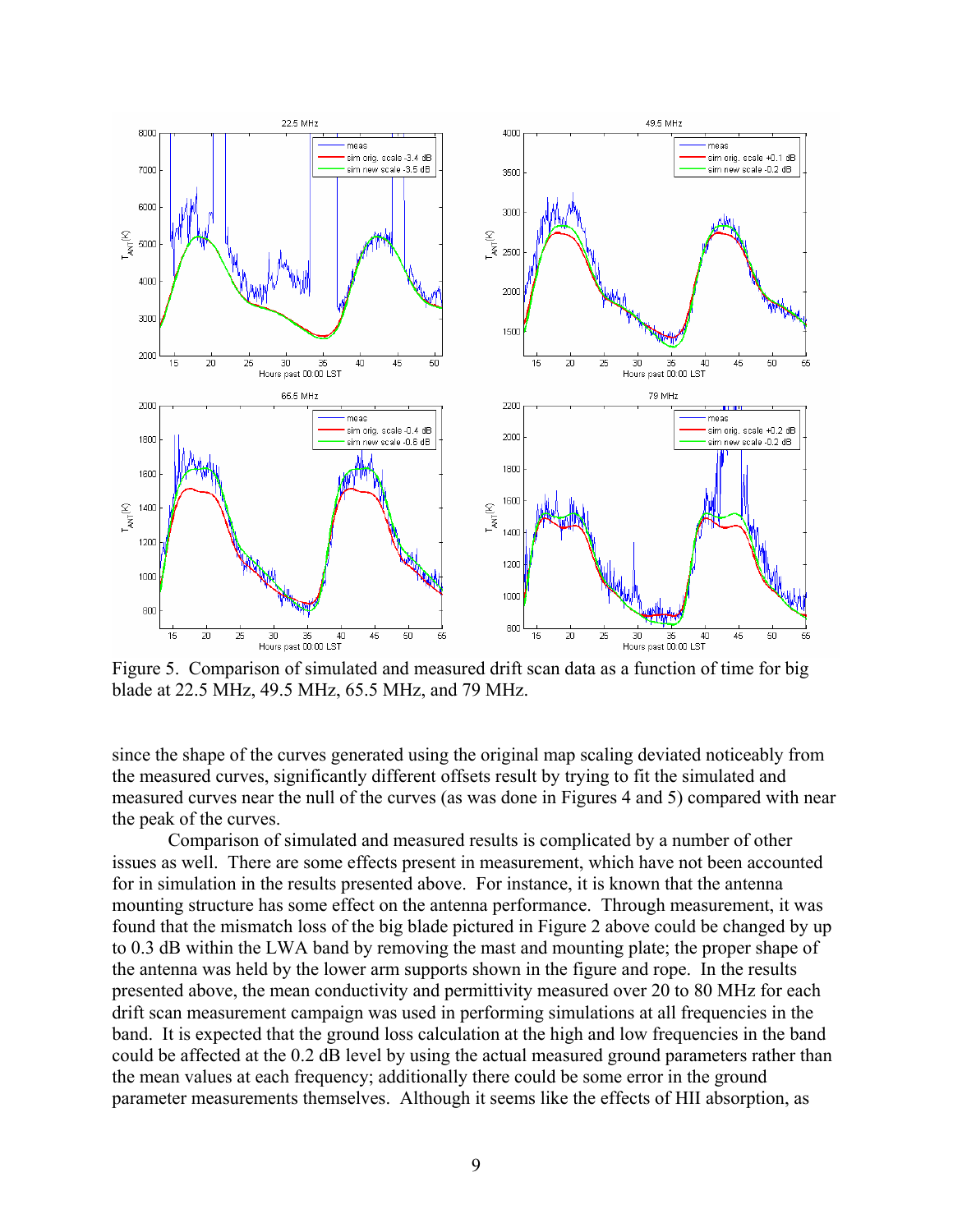discussed in [12], should be included in the alternative map scaling approach presented in this paper, it is not readily apparent to the author that this is really the case.

There are a number of potential sources of bias in the sky noise measurements. Fortunately, most of these are accounted for by performing the Y-factor calibration for system noise and gain. However, this calibration is completely dependent upon the assumed noise temperature of the noise diode used in measurement. Independent measurements of the noise diode used in this study suggest that the noise temperature it outputs is within +/- 0.2 dB of the vendor supplied calibration of the device over 20 to 80 MHz. However, the methods used to make this determination were not extremely rigorous. Finally, measurement uncertainty is a problem. Due to the relatively slow sample rate of the spectrum analyzer used in this study, significant measurement noise remains in the final results. This and the relatively short data collection period used (2 days) make it more difficult to discern sky noise from low-level RFI.

## **Conclusions**

 The results of a comparison of measured and simulated drift scans using wideband dipole antennas over the LWA band have been presented. Calibrated total power measurements were taken with two different antenna designs, each over a period of two days. Simulated drift scans were generated for each antenna design by convolving simulated radiation patterns with a frequency scaled all-sky map of the radio continuum; ground parameters measured at the drift scan measurement site were used in simulation to calculate ground loss. Simulation results were presented for two different sky map frequency scaling approaches: 1) the typical scheme in which the sky map is scaled by a single factor between the map and observation frequency, and 2) an alternative scheme in which the original map is decomposed into galactic, extra-galactic, and cosmic microwave background components, which are individually scaled as needed, to the observation frequency using scaling parameters given in [6]. There was found to be an offset between simulated and measured drift scans near the low end of the LWA band (22.5 MHz) of roughly 3.5 dB, which is presumed to be due at least in part to error in the simulated ground loss calculation. However, at higher frequencies (50 MHz and above), agreement of better than 0.7 dB was achieved between measurement and simulations using both map scaling approaches. The alternative scaling scheme presented, however, appears to provide better agreement with measurement in terms of the shape of the drift scan curves.

 While the results presented here are promising in terms of the level of agreement apparently achieved between simulated and measured drift scans, a number of improvements could be made to the procedures used in order to better characterize the absolute accuracy of simulation. The single biggest improvement in the measurement procedure would be to perform measurements in a more RFI-quiet environment such as the LWDA site. It would also be useful to collect high sample rate (MSPS-level) total power data if a receiver that operated over the full 20 to 80 MHz band were available. It is particularly important to cover the band below 50 MHz in these measurements since RFI was nearly always present at most of these frequencies at the central Texas measurement site, which prevented a comparison of simulation and measurement results. Use of a high sampling rate receiver rather than a traditional spectrum analyzer would significantly reduce measurement noise so that low-level RFI could be more easily discerned from sky noise. It would be useful to perform measurements over a much longer period, on the order of weeks, so that periods of high interference could be easily filtered from the data set. This would make it easier to apply formal data fitting techniques in order to assess the accuracy